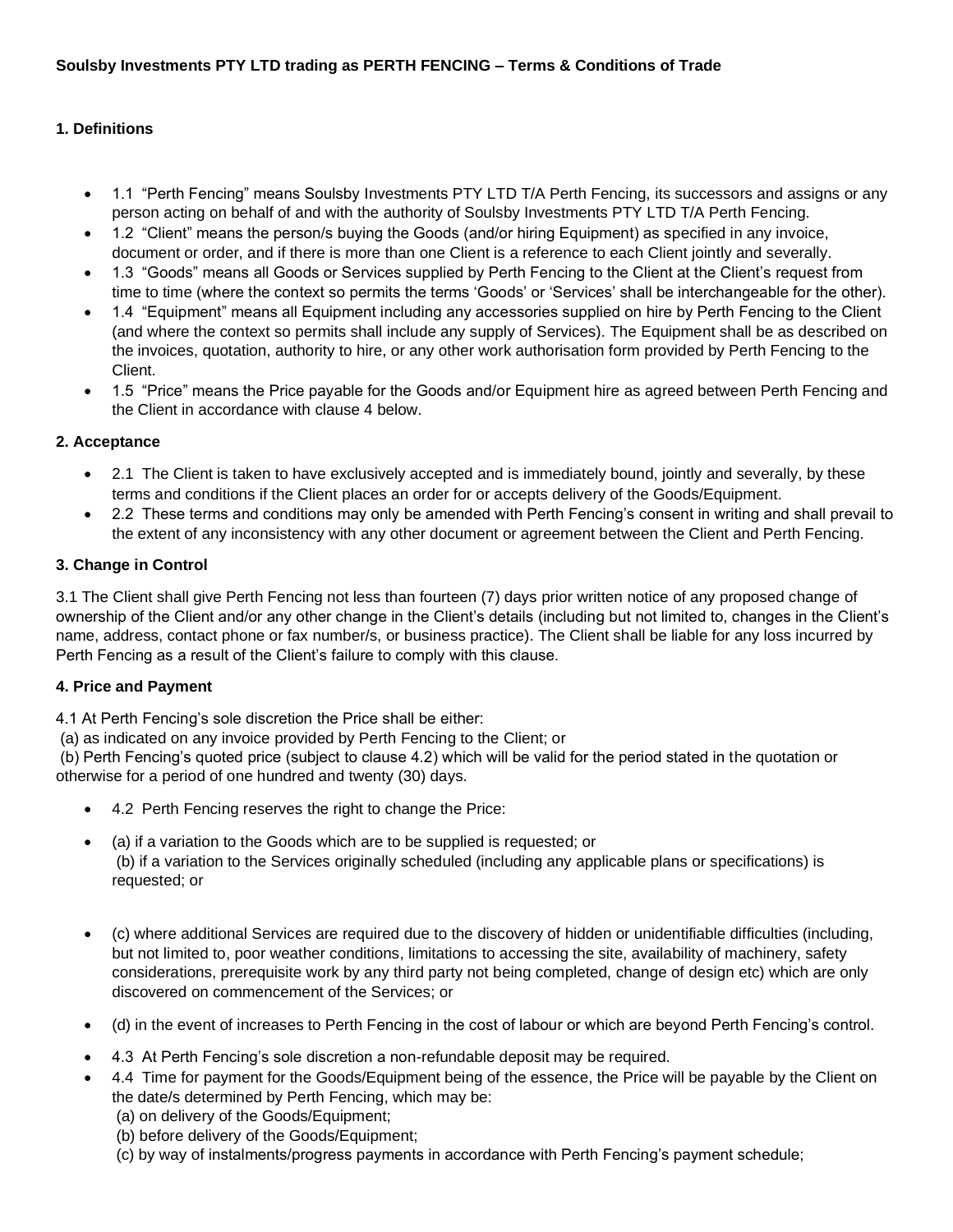(d) the date specified on any invoice or other form as being the date for payment; or (e) failing any notice to the contrary, the date which is seven (7) days following the date of any invoice given to the Client by Perth Fencing.

- 4.5 Payment may be made by cash, cheque, bank cheque, electronic/on-line banking, or by any other method as agreed to between the Client and Perth Fencing.
- 4.6 Unless otherwise stated the Price does not include GST. In addition to the Price the Client must pay to Perth Fencing an amount equal to any GST Perth Fencing must pay for any supply by Perth Fencing under this or any other agreement for the sale of the Goods/hire of the Equipment. The Client must pay GST, without deduction or set off of any other amounts, at the same time and on the same basis as the Client pays the Price. In addition the Client must pay any other taxes and duties that may be applicable in addition to the Price except where they are expressly included in the Price.

# **5. Delivery of Goods/Equipment**

- 5.1 Delivery ("**Delivery**") of the Goods/Equipment is taken to occur at the time that:
- (a) the Client or the Client's nominated carrier takes possession of the Goods/Equipment at Perth Fencing's address; or

(b) Perth Fencing (or Perth Fencing's nominated carrier) delivers the Goods/Equipment to the Client's nominated address even if the Client is not present at the address.

- 5.2 At Perth Fencing's sole discretion the cost of delivery is either included in the Price or is in addition to the Price.
- 5.3 The Client must take delivery by receipt or collection of the Goods/Equipment whenever either is tendered for delivery. In the event that the Client is unable to take delivery of the Goods/Equipment as arranged then Perth Fencing shall be entitled to charge a reasonable fee for redelivery of the Goods/Equipment and/or the storage of the Goods.
- 5.4 Perth Fencing may deliver the Goods/Equipment in separate instalments. Each separate instalment shall be invoiced and paid in accordance with the provisions in these terms and conditions.
- 5.5 Any time or date given by Perth Fencing to the Client is an estimate only. The Client must still accept delivery of the Goods/Equipment even if late and Perth Fencing will not be liable for any loss or damage incurred by the Client as a result of the delivery being late.
- 5.6 Subject to clause 5.7 it is Perth Fencing's responsibility to ensure that the Services start as soon as it is reasonably possible.
- 5.7 The Services commencement date will be put back and/or the completion date extended by whatever time is reasonable in the event that Perth Fencing claims an extension of time (by giving the Client written notice) where completion is delayed by an event beyond Perth Fencing's control, including but not limited to any failure by the Client to: (a) make a selection; or
	- (b) have the site ready for the Services; or
	- (c) notify Perth Fencing that the site is ready.

#### **6. Risk**

- 6.1 Risk of damage to or loss of the Goods passes to the Client on Delivery and the Client must insure the Goods on or before Delivery.
- 6.2 If any of the Goods are damaged or destroyed following delivery but prior to ownership passing to the Client, Perth Fencing is entitled to receive all insurance proceeds payable for the Goods. The production of these terms and conditions by Perth Fencing is sufficient evidence of Perth Fencing's rights to receive the insurance proceeds without the need for any person dealing with Perth Fencing to make further enquiries.
- 6.3 If the Client requests Perth Fencing to leave Goods outside Perth Fencing's premises for collection or to deliver the Goods to an unattended location then such Goods shall be left at the Client's sole risk.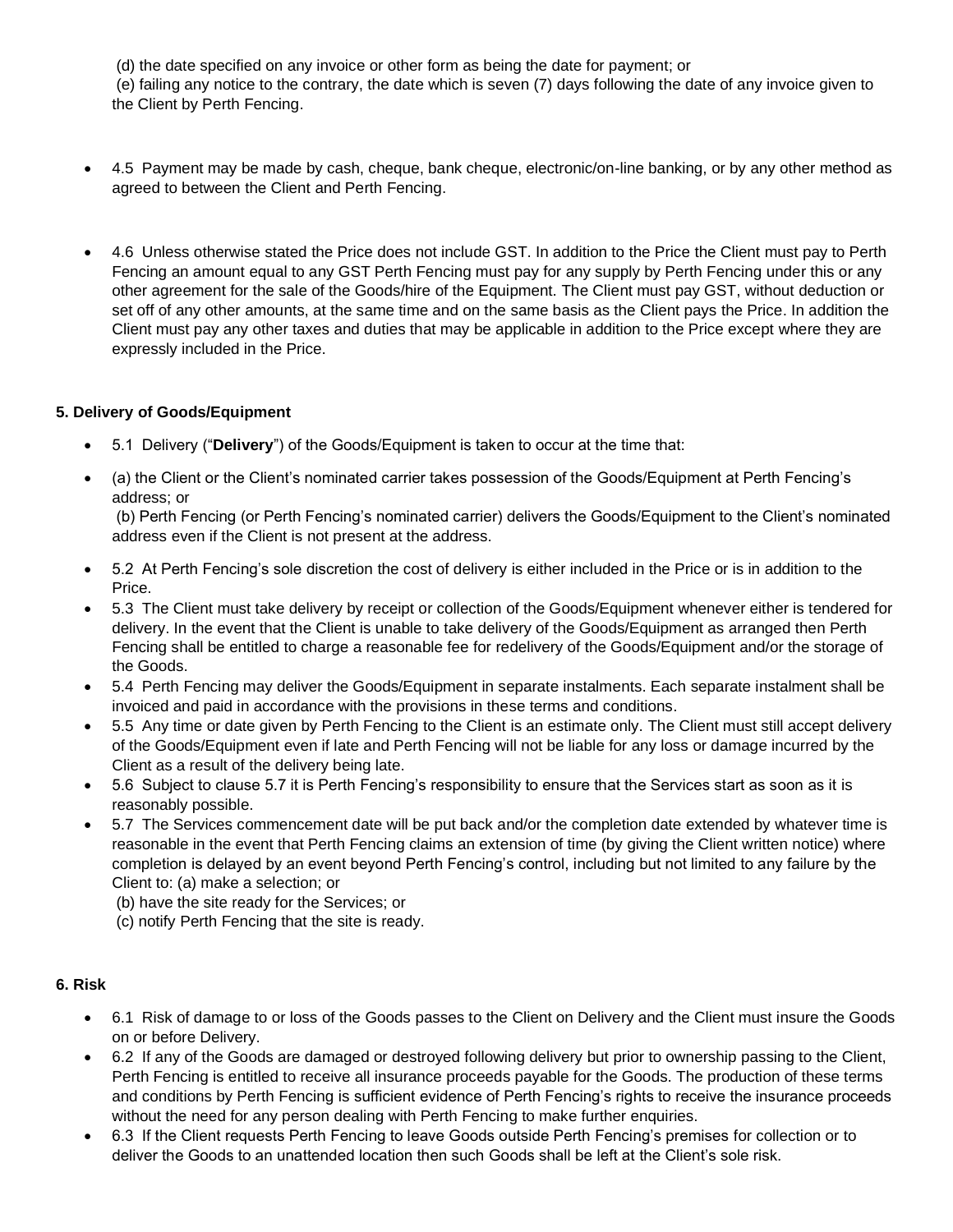- 6.4 Whilst Perth Fencing will take all due care during installation Perth Fencing will not accept any responsibility for tiles or pavers damaged during installation.
- 6.5 Where fencing is installed on a retaining wall Perth Fencing shall not be liable for any movement in the fence due to consolidation, or the movement of soil or any other component of the retaining wall.
- 6.6 Perth Fencing reserves the right to touch-up all products supplied and installed on the work site to rectify minor blemishes or damage to paintwork.
- 6.7 Where the Client has supplied materials for Perth Fencing to complete the Services, the Client acknowledges that he accepts responsibility for the suitability of purpose, quality and any faults inherent in the materials. Perth Fencing shall not be responsible for any defects in the Services, any loss or damage to the Goods (or any part thereof), howsoever arising from the use of materials supplied by the Client.
- 6.8 The Client acknowledges that Goods supplied may (a)exhibit variations in shade, colour, texture, surface, finish, markings and may contain natural fissures, occlusions, lines, indentations and may fade or change colour over time; and (b) expand, contract or distort as a result of exposure to heat, cold, weather; and (c) mark or stain if exposed to certain substances; and (d) be damaged or disfigured by impact or scratching.
- 6.9 Perth Fencing will inform the Client of all or any relevant characteristics of the product/s chosen by the Client including limitations on use of same as defined in the manufacturer's warranty conditions.

# **7. Access**

7.1 The Client shall ensure that Perth Fencing has clear and free access to the work site at all times to enable them to undertake the Services. Perth Fencing shall not be liable for any loss or damage to the site (including, without limitation, damage to pathways, driveways and concreted or paved or grassed areas) unless due to the negligence of Perth Fencing.

# **8. Underground Locations**

- 8.1 Prior to Perth Fencing commencing any work the Client must advise Perth Fencing of the precise location of all underground services on the site and clearly mark the same. The underground mains & services the Client must identify include, but are not limited to, electrical services, gas services, sewer services, pumping services, sewer connections, sewer sludge mains, water mains, irrigation pipes, telephone cables, fibre optic cables, oil pumping mains, and any other services that may be on site.
- 8.2 Whilst Perth Fencing will take all care to avoid damage to any underground services the Client agrees to indemnify Perth Fencing in respect of all and any liability claims, loss, damage, costs and fines as a result of damage to services not precisely located and notified as per clause 8.1.

#### **9. Accuracy of Customers Plans and Measurements**

- 9.1 Perth Fencing shall be entitled to rely on the accuracy of any plans, specifications and other information provided by the Client. The Client acknowledges and agrees that in the event that any of this information provided by the Client is inaccurate, Perth Fencing accepts no responsibility for any loss, damages, or costs however resulting from these inaccurate plans, specifications or other information.
- 9.2 In the event the Client gives information relating to measurements and quantities of the Goods required to complete the Services, it is the Client's responsibility to verify the accuracy of the measurements and quantities, before the Client or Perth Fencing places an order based on these measurements and quantities. Perth Fencing accepts no responsibility for any loss, damages, or costs however resulting from the Client's failure to comply with this clause.

#### **10. Client's Responsibilities**

- 10.1 The Client must be on site to supervise the marking out of the fence line, placement of boundary pegs and during the installation of the fence. If the Client fails to comply with this clause then Perth Fencing accepts no responsibility for installation decisions that need to be made by Perth Fencing in the Client's absence.
- 10.2 The Client acknowledges that it is their responsibility to remove any existing fence (including existing footings), trees, vines and shrubs to allow Perth Fencing clear access along the proposed fence line prior to commencement of work by Perth Fencing unless otherwise agreed in writing between Perth Fencing and the Client. Under no circumstances will Perth Fencing handle removal of asbestos product.
- 10.3 The Client shall provide Perth Fencing with a suitable free power source.
- 10.4 Perth Fencing shall not be responsible for digging land out under fence lines nor removal of soil from the work site.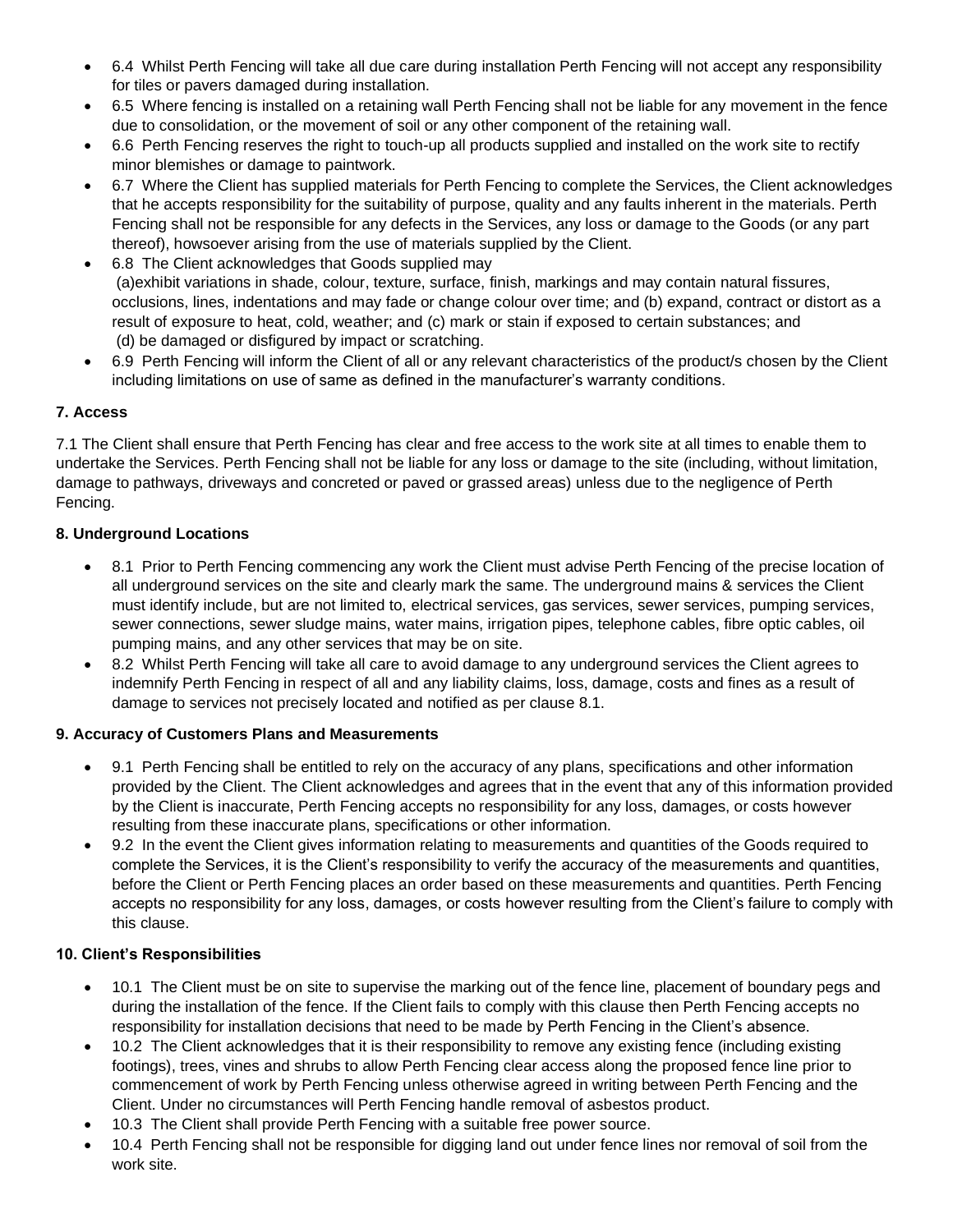# **11. Title To Goods**

- 11.1 Perth Fencing and the Client agree that ownership of the Goods shall not pass until: (a) the Client has paid Perth Fencing all amounts owing to Perth Fencing; and (b) the Client has met all of its other obligations to Perth Fencing.
- 11.2 Receipt by Perth Fencing of any form of payment other than cash shall not be deemed to be payment until that form of payment has been honoured, cleared or recognised.
- 11.3 It is further agreed that: (a) until ownership of the Goods passes to the Client in accordance with clause 11.1 that the Client is only a bailee
- of the Goods and must return the Goods to Perth Fencing on request.
	- $\circ$  (b) the Client holds the benefit of the Client's insurance of the Goods on trust for Perth Fencing and must pay to Perth Fencing the proceeds of any insurance in the event of the Goods being lost, damaged or destroyed.
	- $\circ$  (c) the Client must not sell, dispose, or otherwise part with possession of the Goods other than in the ordinary course of business and for market value. If the Client sells, disposes or parts with possession of the Goods then the Client must hold the proceeds of any such act on trust for Perth Fencing and must pay or deliver the proceeds to Perth Fencing on demand.
	- $\circ$  (d) the Client should not convert or process the Goods or intermix them with other goods but if the Client does so then the Client holds the resulting product on trust for the benefit of Perth Fencing and must sell, dispose of or return the resulting product to Perth Fencing as it so directs.
	- $\circ$  (e) the Client irrevocably authorises Perth Fencing to enter any premises where Perth Fencing believes the Goods are kept and recover possession of the Goods.
	- $\circ$  (f) Perth Fencing may recover possession of any Goods in transit whether or not delivery has occurred.
	- $\circ$  (g) the Client shall not charge or grant an encumbrance over the Goods nor grant nor otherwise give away any interest in the Goods while they remain the property of Perth Fencing.
	- $\circ$  (h) Perth Fencing may commence proceedings to recover the Price of the Goods sold notwithstanding that ownership of the Goods has not passed to the Client.

# **12. Personal Property Securities Act 2009 ("PPSA")**

- 12.1 In this clause financing statement, financing change statement, security agreement, and security interest has the meaning given to it by the PPSA.
- 12.2 Upon assenting to these terms and conditions in writing the Client acknowledges and agrees that these terms and conditions constitute a security agreement for the purposes of the PPSA and creates a security interest in all Goods/Equipment that has previously been supplied and that will be supplied in the future by Perth Fencing to the Client.
- 12.3 The Client undertakes to:

(a) promptly sign any further documents and/or provide any further information (such information to be complete, accurate and up-to-date in all respects) which Perth Fencing may reasonably require to;

(i) register a financing statement or financing change statement in relation to a security interest on the Personal Property Securities Register;

(ii) register any other document required to be registered by the PPSA; or (iii)correct a defect in a statement referred to in clause  $12.3(a)(i)$  or  $12.3(a)(ii)$ ;

- o (b) indemnify, and upon demand reimburse, Perth Fencing for all expenses incurred in registering a financing statement or financing change statement on the Personal Property Securities Register established by the PPSA or releasing any Goods/Equipment charged thereby;
- $\circ$  (c) not register a financing change statement in respect of a security interest without the prior written consent of Perth Fencing;
- $\circ$  (d) not register, or permit to be registered, a financing statement or a financing change statement in relation to the Goods/Equipment in favour of a third party without the prior written consent of Perth Fencing;
- $\circ$  (e) immediately advise Perth Fencing of any material change in its business practices of selling Goods which would result in a change in the nature of proceeds derived from such sales.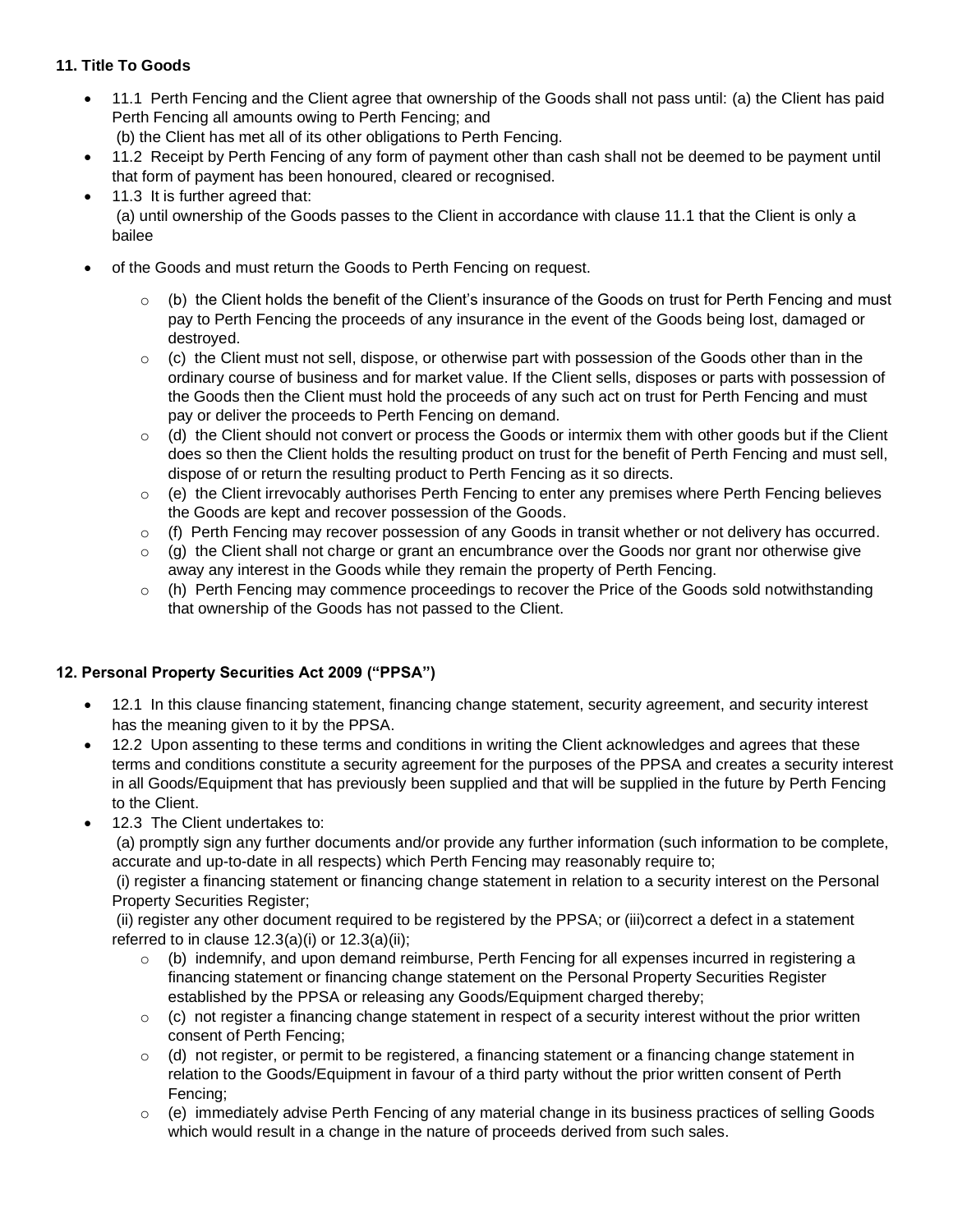- 12.4 Perth Fencing and the Client agree that sections 96, 115 and 125 of the PPSA do not apply to the security agreement created by these terms and conditions.
- 12.5 The Client waives their rights to receive notices under sections 95, 118, 121(4), 130, 132(3)(d) and 132(4) of the PSA.
- 12.6 The Client waives their rights as a grantor and/or a debtor under sections 142 and 143 of the PPSA.
- 12.7 Unless otherwise agreed to in writing by Perth Fencing, the Client waives their right to receive a verification statement in accordance with section 157 of the PPSA.
- 12.8 The Client must unconditionally ratify any actions taken by Perth Fencing under clauses 12.3 to 12.5.
- 12.9 Subject to any express provisions to the contrary nothing in these terms and conditions is intended to have the effect of contracting out of any of the provisions of the PPSA.

# **13. Security and Charge**

- 13.1 In consideration of Perth Fencing agreeing to supply the Goods/Equipment, the Client charges all of its rights, title and interest (whether joint or several) in any land, realty or other assets capable of being charged, owned by the Client either now or in the future, to secure the performance by the Client of its obligations under these terms and conditions (including, but not limited to, the payment of any money).
- 13.2 The Client indemnifies Perth Fencing from and against all Perth Fencing's costs and disbursements including legal costs on a solicitor and own client basis incurred in exercising Perth Fencing's rights under this clause.
- 13.3 The Client irrevocably appoints Perth Fencing and each director of Perth Fencing as the Client's true and lawful attorney/s to perform all necessary acts to give effect to the provisions of this clause 13 including, but not limited to, signing any document on the Client's behalf.

# **14. Client's Disclaimer**

14.1 The Client hereby disclaims any right to rescind, or cancel any contract with Perth Fencing or to sue for damages or to claim restitution arising out of any inadvertent misrepresentation made to the Client by Perth Fencing and the Client acknowledges that the Goods are bought relying solely upon the Client's skill and judgment.

# **15. Defects, Warranties and Returns, Competition and Consumer Act 2010 (CCA)**

- 15.1 The Client must inspect the Goods/Equipment on delivery and must within seven (7) days of delivery notify Perth Fencing in writing of any evident defect/damage, shortage in quantity, or failure to comply with the description or quote. The Client must notify any other alleged defect in the Goods/Equipment as soon as reasonably possible after any such defect becomes evident. Upon such notification the Client must allow Perth Fencing to inspect the Goods/Equipment.
- 15.2 Under applicable State, Territory and Commonwealth Law (including, without limitation the CCA), certain statutory implied guarantees and warranties (including, without limitation the statutory guarantees under the CCA) may be implied into these terms and conditions (**Non-Excluded Guarantees**).
- 15.3 Perth Fencing acknowledges that nothing in these terms and conditions purports to modify or exclude the Non-Excluded Guarantees.
- 15.4 Except as expressly set out in these terms and conditions or in respect of the Non-Excluded Guarantees, Perth Fencing makes no warranties or other representations under these terms and conditions including but not limited to the quality or suitability of the Goods/Equipment. Perth Fencing's liability in respect of these warranties is limited to the fullest extent permitted by law.
- 15.5 If the Client is a consumer within the meaning of the CCA, Perth Fencing's liability is limited to the extent permitted by section 64A of Schedule 2.
- 15.6 If Perth Fencing is required to replace the Goods under this clause or the CCA, but is unable to do so, Perth Fencing may refund any money the Client has paid for the Goods.
- 15.7 If the Client is not a consumer within the meaning of the CCA, Perth Fencing's liability for any defect or damage in the Goods is: (a)limited to the value of any express warranty or warranty card provided to the Client by Perth Fencing at Perth Fencing's sole discretion; (b) limited to any warranty to which Perth Fencing is entitled, if Perth Fencing did not manufacture the Goods; (c) otherwise negated absolutely.
- 15.8 Perth Fencing does not offer any additional warranty other than any warranty to which the Client is entitled from the manufacturer.
- 15.9 Subject to this clause 15, returns will only be accepted provided that: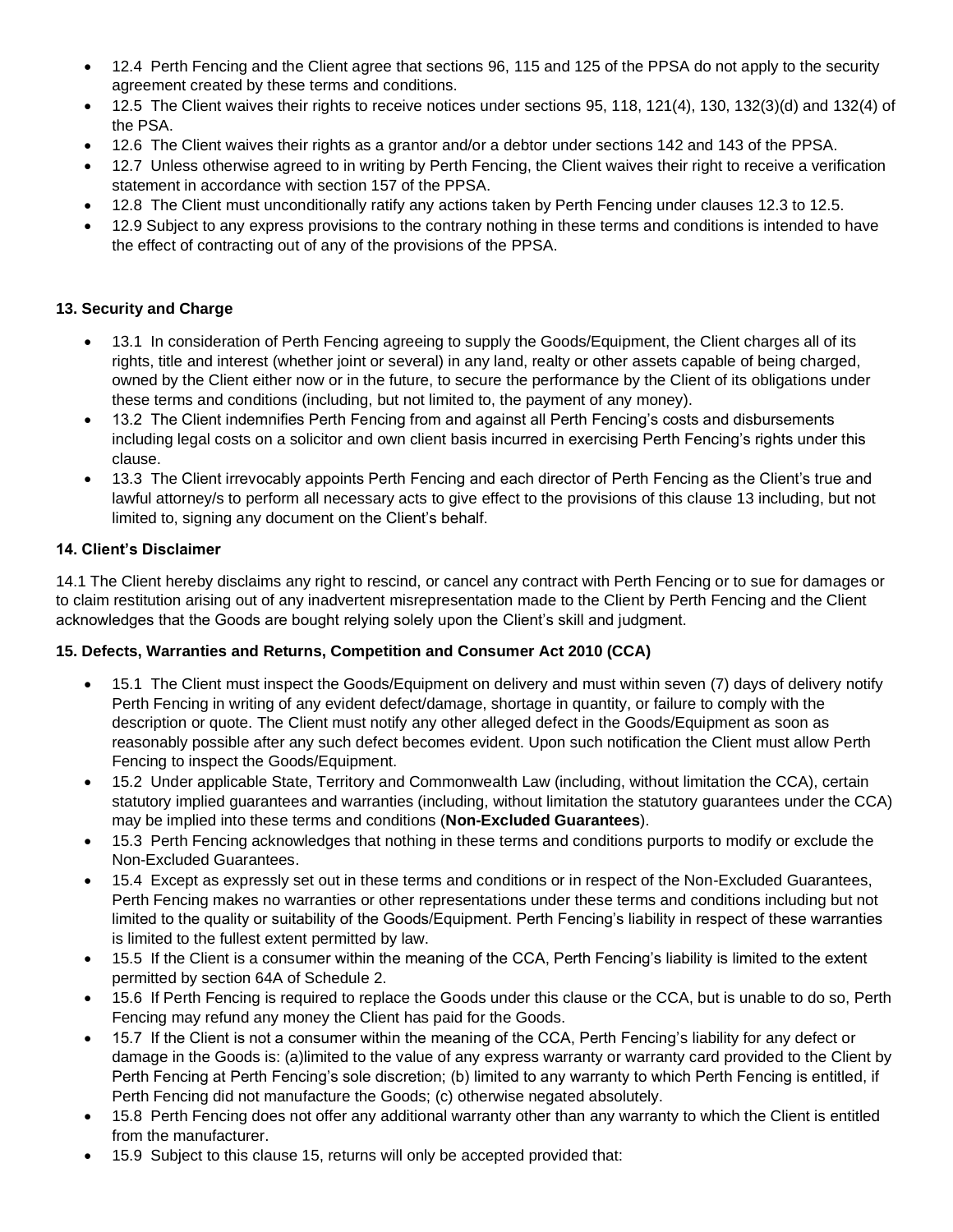(a) the Client has complied with the provisions of clause 15.1; and

(b) Perth Fencing has agreed that the Goods are defective; and

(c) the Goods are returned within a reasonable time at the Client's cost (if that cost is not significant); and (d) the Goods are returned in as close a condition to that in which they were delivered as is possible.

- 15.10 Notwithstanding clauses 15.1 to 15.8 but subject to the CCA, Perth Fencing shall not be liable for any defect or damage which may be caused or partly caused by or arise as a result of:
- (a) the Client failing to properly maintain or store any Goods/Equipment;
- (b) the Client using the Goods/Equipment for any purpose other than that for which they were designed;

(c) the Client continuing the use of the Goods/Equipment after any defect became apparent or should have become apparent to a reasonably prudent operator or user;

- (d) the Client failing to follow any instructions or guidelines provided by Perth Fencing;
- (e) fair wear and tear, any accident, or act of God.
- 15.11 In the case of second hand Goods, unless the Client is a consumer under the CCA, the Client acknowledges that it has had full opportunity to inspect the second hand Goods prior to delivery and accepts them with all faults and that to the extent permitted by law no warranty is given by Perth Fencing as to the quality or suitability for any purpose and any implied warranty, statutory or otherwise, is expressly excluded. The Client acknowledges and agrees that Perth Fencing has agreed to provide the Client with the second hand Goods and calculated the Price of the second hand Goods in reliance of this clause 15.11.
- 15.12 Perth Fencing may in its absolute discretion accept non-defective Goods for return in which case Perth Fencing may require the Client to pay handling fees of up to twenty percent (20%) of the value of the returned Goods plus any freight costs.
- 15.13 Notwithstanding anything contained in this clause if Perth Fencing is required by a law to accept a return then Perth Fencing will only accept a return on the conditions imposed by that law.

# **16. Intellectual Property**

- 16.1 Where Perth Fencing has designed, drawn or developed Goods/Equipment for the Client, then the copyright in any designs and drawings and documents shall remain the property of Perth Fencing.
- 16.2 The Client warrants that all designs, specifications or instructions given to Perth Fencing will not cause Perth Fencing to infringe any patent, registered design or trademark in the execution of the Client's order and the Client agrees to indemnify Perth Fencing against any action taken by a third party against Perth Fencing in respect of any such infringement.
- 16.3 The Client agrees that Perth Fencing may (at no cost) use for the purposes of marketing or entry into any competition, any documents, designs, drawings or Goods which Perth Fencing has created for the Client.

# **17. Default and Consequences of Default**

- 17.1 Interest on overdue invoices shall accrue daily from the date when payment becomes due, until the date of payment, at a rate of two and a half percent (2.5%) per calendar month (and at Perth Fencing's sole discretion such interest shall compound monthly at such a rate) after as well as before any judgment.
- 17.2 If the Client owes Perth Fencing any money the Client shall indemnify Perth Fencing from and against all costs and disbursements incurred by Perth Fencing in recovering the debt (including but not limited to internal administration fees, legal costs on a solicitor and own client basis, Perth Fencing's collection agency costs, and bank dishonour fees).
- 17.3 Without prejudice to any other remedies Perth Fencing may have, if at any time the Client is in breach of any obligation (including those relating to payment) under these terms and conditions Perth Fencing may suspend or terminate the supply of Goods/Equipment to the Client. Perth Fencing will not be liable to the Client for any loss or damage the Client suffers because Perth Fencing has exercised its rights under this clause.
- 17.4 Without prejudice to Perth Fencing's other remedies at law Perth Fencing shall be entitled to cancel all or any part of any order of the Client which remains unfulfilled and all amounts owing to Perth Fencing shall, whether or not due for payment, become immediately payable if:

(a) any money payable to Perth Fencing becomes overdue, or in Perth Fencing's opinion the Client will be unable to make a payment when it falls due;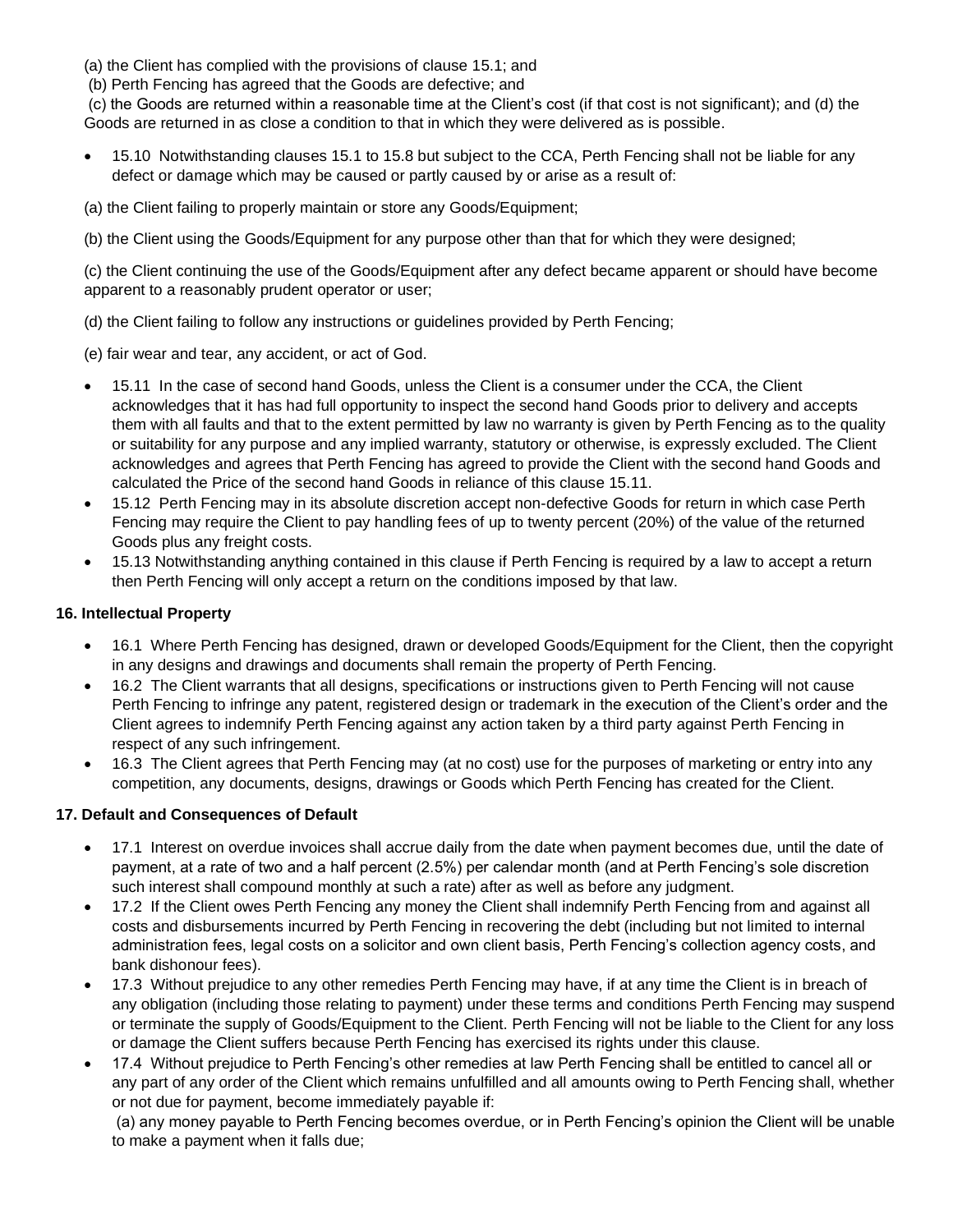- $\circ$  (b) the Client becomes insolvent, convenes a meeting with its creditors or proposes or enters into an arrangement with creditors, or makes an assignment for the benefit of its creditors; or
- $\circ$  (c) a receiver, manager, liquidator (provisional or otherwise) or similar person is appointed in respect of the Client or any asset of the Client.

### **18. Compliance with Laws**

- 18.1 The Client and Perth Fencing shall comply with the provisions of all statutes, regulations and bylaws of government, local and other public authorities that may be applicable to the Services.
- 18.2 The Client shall obtain (at the expense of the Client) all licenses and approvals that may be required for the Services.
- 18.3 The Client agrees that the site will comply with any occupational health and safety laws relating to building/construction sites and any other relevant safety standards or legislation.

# **19. Cancellation**

- 19.1 Perth Fencing may cancel any contract to which these terms and conditions apply or cancel delivery of Goods/Equipment at any time before the Goods/Equipment are due to be delivered by giving written notice to the Client. On giving such notice Perth Fencing shall repay to the Client any money paid by the Client for the Goods/Equipment. Perth Fencing shall not be liable for any loss or damage whatsoever arising from such cancellation.
- 19.2 In the event that the Client cancels delivery of the Goods/Equipment the Client shall be liable for any and all loss incurred (whether direct or indirect) by Perth Fencing as a direct result of the cancellation (including, but not limited to, any loss of profits).
- 19.3 Cancellation of orders for Goods/Equipment made to the Client's specifications, or for non-stocklist items, will definitely not be accepted once production has commenced, or an order has been placed.

#### **20. Dispute Resolution**

20.1 If a dispute arises between the parties to this contract then either party shall send to the other party a notice of dispute in writing adequately identifying and providing details of the dispute. Within fourteen (14) days after service of a notice of dispute, the parties shall confer at least once, to attempt to resolve the dispute. At any such conference each party shall be represented by a person having authority to agree to a resolution of the dispute. In the event that the dispute cannot be so resolved either party may by further notice in writing delivered by hand or sent by certified mail to the other party refer such dispute to arbitration. Any arbitration shall be:

(a) referred to a single arbitrator to be nominated by the President of the Institute of Arbitrators Australia; and (b)conducted in accordance with the Institute of Arbitrators Australia Rules for the Conduct of Commercial Arbitration.

#### **21. Privacy Act 1988**

21.1 The Client agrees for Perth Fencing to obtain from a credit reporting agency a credit report containing personal credit information about the Client in relation to credit provided by Perth Fencing.

• 21.2 The Client agrees that Perth Fencing may exchange information about the Client with those credit providers either named as trade referees by the Client or named in a consumer credit report issued by a credit reporting agency for the following purposes:

(a) to assess an application by the Client; and/or

• (b) to notify other credit providers of a default by the Client; and/or

(c) to exchange information with other credit providers as to the status of this credit account, where the Client is in default with other credit providers; and/or

(d) to assess the creditworthiness of the Client.

The Client understands that the information exchanged can include anything about the Client's creditworthiness, credit standing, credit history or credit capacity that credit providers are allowed to exchange under the Privacy Act 1988.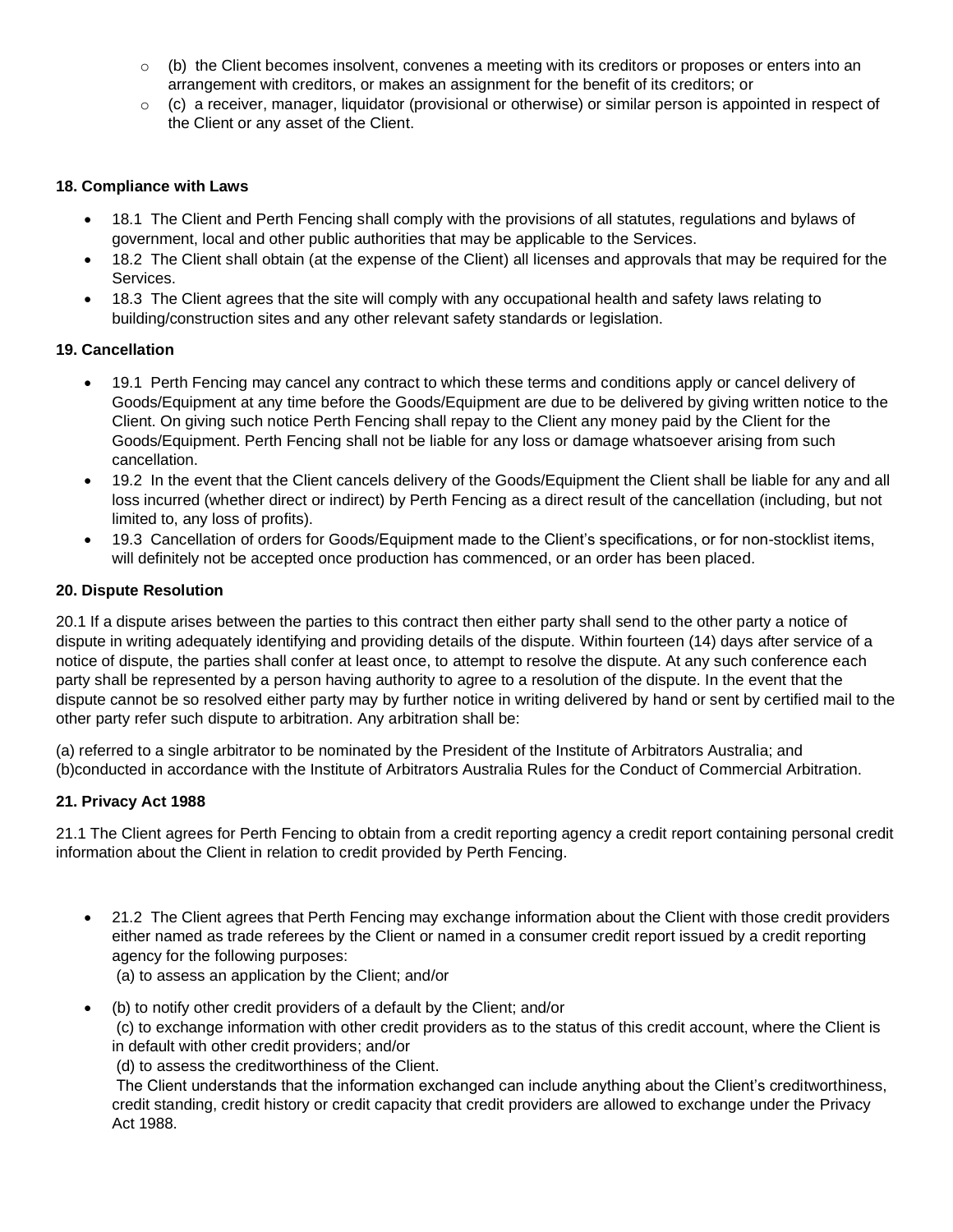- 21.3 The Client consents to Perth Fencing being given a consumer credit report to collect overdue payment on commercial credit (Section 18K(1)(h) Privacy Act 1988).
- 21.4 The Client agrees that personal credit information provided may be used and retained by Perth Fencing for the following purposes (and for other purposes as shall be agreed between the Client and Perth Fencing or required by law from time to time):
	- (a) the provision of Goods/Equipment; and/or
- (b) the marketing of Goods/Equipment by Perth Fencing, its agents or distributors; and/or (c) analysing, verifying and/or checking the Client's credit, payment and/or status in relation to the provision of Goods/Equipment; and/or

(d) processing of any payment instructions, direct debit facilities and/or credit facilities requested by the Client; and/or

(e) enabling the daily operation of Client's account and/or the collection of amounts outstanding in the Client's account in relation to the Goods/Equipment.

- 21.5 Perth Fencing may give information about the Client to a credit reporting agency for the following purposes:
- (a) to obtain a consumer credit report about the Client;

(b) allow the credit reporting agency to create or maintain a credit information file containing information about the Client.

- 21.6 The information given to the credit reporting agency may include:
- (a) personal particulars (the Client's name, sex, address, previous addresses, date of birth, name of employer and driver's licence number);
	- $\circ$  (b) details concerning the Client's application for credit or commercial credit and the amount requested;
	- $\circ$  (c) advice that Perth Fencing is a current credit provider to the Client;
	- $\circ$  (d) advice of any overdue accounts, loan repayments, and/or any outstanding monies owing which are overdue by more than sixty (60) days, and for which debt collection action has been started;
	- $\circ$  (e) that the Client's overdue accounts, loan repayments and/or any outstanding monies are no longer overdue in respect of any default that has been listed;
	- $\circ$  (f) information that, in the opinion of Perth Fencing, the Client has committed a serious credit infringement (that is, fraudulently or shown an intention not to comply with the Client's credit obligations);
	- $\circ$  (g) advice that cheques drawn by the Client for one hundred dollars (\$100) or more, have been dishonoured more than once;
	- o (h) that credit provided to the Client by Perth Fencing has been paid or otherwise discharged.

#### **22. Unpaid Seller's Rights**

• 22.1 Where the Client has left any item with Perth Fencing for repair, modification, exchange or for Perth Fencing to perform any other service in relation to the item and Perth Fencing has not received or been tendered the whole of any moneys owing to it by the Client, Perth Fencing shall have, until all moneys owing to Perth Fencing are paid:

(a) a lien on the item; and (b) the right to retain or sell the item, such sale to be undertaken in accordance with any legislation applicable to the sale or disposal of uncollected goods.

• 22.2 The lien of Perth Fencing shall continue despite the commencement of proceedings, or judgment for any moneys owing to Perth Fencing having been obtained against the Client.

# **23. Equipment Hire**

- 23.1 Equipment shall at all times remain the property of Perth Fencing and is returnable on demand by Perth Fencing. In the event that Equipment is not returned to Perth Fencing in the condition in which it was delivered Perth Fencing retains the right to charge the Client the full cost of repairing the Equipment. In the event that Equipment is not returned at all Perth Fencing shall have right to charge the Client the full cost of replacing the Equipment.
- 23.2 The Client shall;

(a) keep the Equipment in their own possession and control and shall not assign the benefit of the Equipment nor be entitled to a lien over the Equipment.

 $\circ$  (b) not alter or make any additions to the Equipment including but without limitation altering, make any additions to, defacing or erasing any identifying mark, plate or number on or in the Equipment or in any other manner interfere with the Equipment.